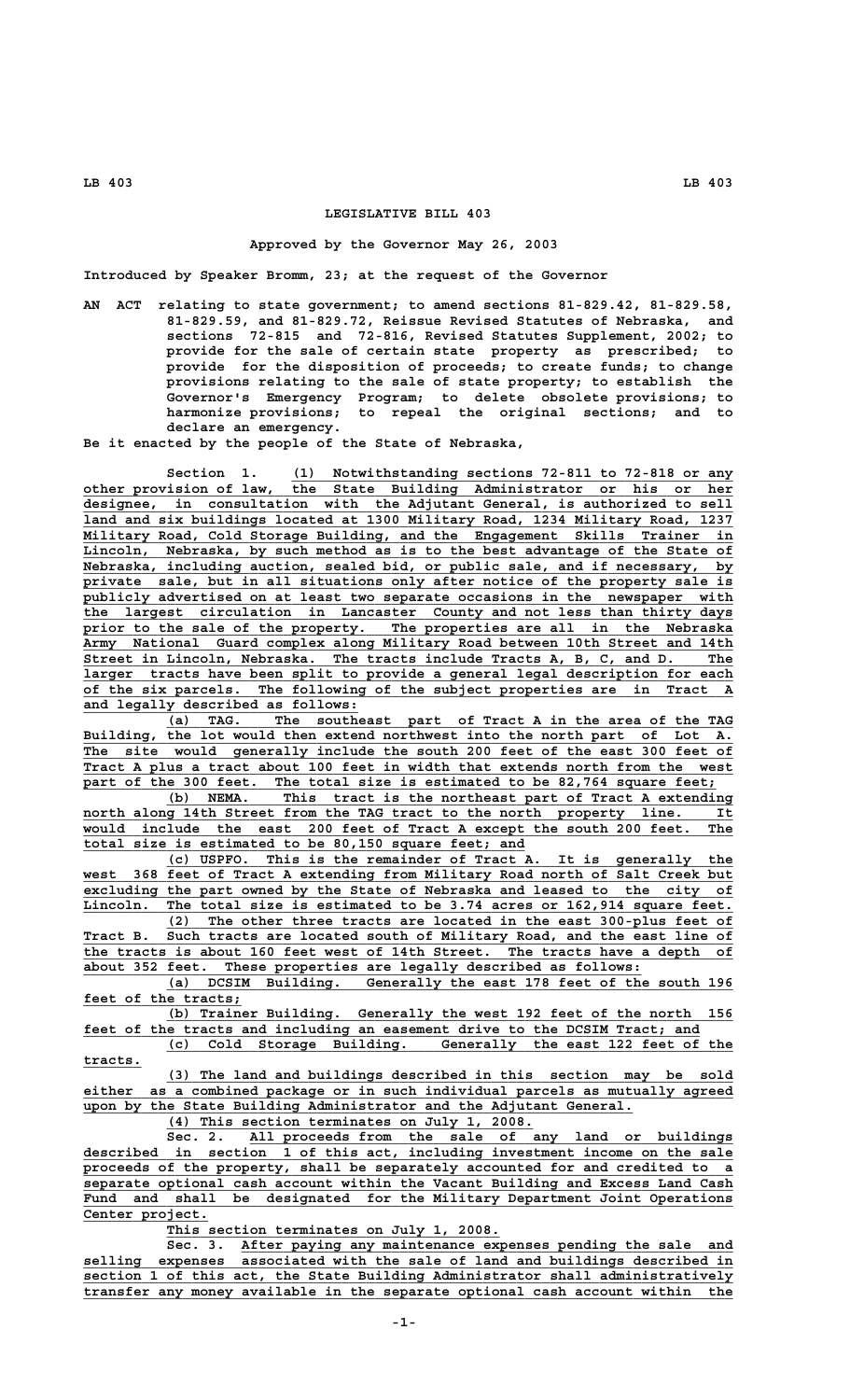**\_\_\_\_\_\_\_\_\_\_\_\_\_\_\_\_\_\_\_\_\_\_\_\_\_\_\_\_\_\_\_\_\_\_\_\_\_\_\_\_\_\_\_\_\_\_\_\_\_\_\_\_\_\_\_\_\_\_\_\_\_\_\_\_\_\_\_\_\_\_\_\_\_\_\_\_\_\_ Vacant Building and Excess Land Cash Fund designated for the Military \_\_\_\_\_\_\_\_\_\_\_\_\_\_\_\_\_\_\_\_\_\_\_\_\_\_\_\_\_\_\_\_\_\_\_\_\_\_\_\_\_\_\_\_\_\_\_\_\_\_\_\_\_\_\_\_\_\_\_\_\_\_\_\_\_\_\_\_\_\_\_\_\_\_\_\_\_\_ Department Joint Operations Center project as authorized pursuant to section 2 \_\_\_\_\_\_\_\_\_\_\_\_\_\_\_\_\_\_\_\_\_\_\_\_\_\_\_\_\_\_\_\_\_\_\_\_\_\_\_\_\_\_\_\_\_\_ of this act, in the following priority manner:**

 **\_\_\_\_\_\_\_\_\_\_\_\_\_\_\_\_\_\_\_\_\_\_\_\_\_\_\_\_\_\_\_\_\_\_\_\_\_\_\_\_\_\_\_\_\_\_\_\_\_\_\_\_\_\_\_\_\_\_\_\_\_\_\_\_\_\_\_\_ (1) First, \$975,000 shall be administratively transferred from the \_\_\_\_\_\_\_\_\_\_\_\_\_\_\_\_\_\_\_\_\_\_\_\_\_\_\_\_\_\_\_\_\_\_\_\_\_\_\_\_\_\_\_\_\_\_\_\_\_\_\_\_\_\_\_\_\_\_\_\_\_\_\_\_\_\_\_\_\_\_\_\_\_\_\_\_\_\_ Vacant Building and Excess Land Cash Fund to the Joint Operations Center \_\_\_\_\_\_\_\_\_\_\_\_\_\_\_\_\_\_\_\_\_\_\_\_\_\_\_\_\_\_\_\_\_\_\_\_\_\_\_\_\_\_\_\_\_\_\_\_\_\_\_\_\_\_\_\_\_\_\_\_\_\_\_\_\_\_\_\_\_\_\_\_\_\_\_\_\_\_ Capital Construction Fund in either a single full transfer amount or in \_\_\_\_\_\_\_\_\_\_\_\_\_\_\_\_\_\_\_\_\_\_\_\_\_\_\_\_\_\_\_\_\_\_\_\_\_\_\_\_\_\_\_\_\_\_\_\_\_\_\_\_\_\_\_ partial transfer amounts as the funds become available;**

 **\_\_\_\_\_\_\_\_\_\_\_\_\_\_\_\_\_\_\_\_\_\_\_\_\_\_\_\_\_\_\_\_\_\_\_\_\_\_\_\_\_\_\_\_\_\_\_\_\_\_\_\_\_\_\_\_\_\_\_\_\_\_\_\_\_\_\_\_ (2) Second, after completing the transfer of the total amount \_\_\_\_\_\_\_\_\_\_\_\_\_\_\_\_\_\_\_\_\_\_\_\_\_\_\_\_\_\_\_\_\_\_\_\_\_\_\_\_\_\_\_\_\_\_\_\_\_\_\_\_\_\_\_\_\_\_\_\_\_\_\_\_\_\_\_\_\_\_\_\_\_\_\_\_\_\_ specified in subdivision (1) of this section, an amount not to exceed \$100,000 \_\_\_\_\_\_\_\_\_\_\_\_\_\_\_\_\_\_\_\_\_\_\_\_\_\_\_\_\_\_\_\_\_\_\_\_\_\_\_\_\_\_\_\_\_\_\_\_\_\_\_\_\_\_\_\_\_\_\_\_\_\_\_\_\_\_\_\_\_\_\_\_\_\_\_\_\_\_ shall be administratively transferred from the Vacant Building and Excess Land \_\_\_\_\_\_\_\_\_\_\_\_\_\_\_\_\_\_\_\_\_\_\_\_\_\_\_\_\_\_\_\_\_\_\_\_\_\_\_\_\_\_\_\_\_\_\_\_\_\_\_\_\_\_\_\_\_\_\_\_\_\_\_\_\_\_\_\_\_\_\_\_\_\_\_\_\_\_ Cash Fund to the Military Department Cash Fund, in the exact amount certified \_\_\_\_\_\_\_\_\_\_\_\_\_\_\_\_\_\_\_\_\_\_\_\_\_\_\_\_\_\_\_\_\_\_\_\_\_\_\_\_\_\_\_\_\_\_\_\_\_\_\_\_\_\_\_\_\_\_\_\_\_\_\_\_\_\_\_\_\_\_\_\_\_\_\_\_\_\_ in writing by the Adjutant General to the budget administrator of the budget \_\_\_\_\_\_\_\_\_\_\_\_\_\_\_\_\_\_\_\_\_\_\_\_\_\_\_\_\_\_\_\_\_\_\_\_\_\_\_\_\_\_\_\_\_\_\_\_\_\_\_\_\_\_\_\_\_\_\_\_\_\_\_\_\_\_\_\_\_\_\_\_\_\_\_\_\_\_ division of the Department of Administrative Services and to the State** Building Administrator, but only as required to fully reimburse the federal  **\_\_\_\_\_\_\_\_\_\_\_\_\_\_\_\_\_\_\_\_\_\_\_\_\_\_\_\_\_\_\_\_\_\_\_\_\_\_\_\_\_\_\_\_\_\_\_\_\_\_\_\_\_\_\_\_ government for certain previous renovation expenses; and**

 **\_\_\_\_\_\_\_\_\_\_\_\_\_\_\_\_\_\_\_\_\_\_\_\_\_\_\_\_\_\_\_\_\_\_\_\_\_\_\_\_\_\_\_\_\_\_\_\_\_\_\_\_\_\_\_\_\_\_\_\_\_\_\_\_\_\_\_\_ (3) Third, after completing the full transfer amounts required** pursuant to subdivisions (1) and (2) of this section, any remaining fund  **\_\_\_\_\_\_\_\_\_\_\_\_\_\_\_\_\_\_\_\_\_\_\_\_\_\_\_\_\_\_\_\_\_\_\_\_\_\_\_\_\_\_\_\_\_\_\_\_\_\_\_\_\_\_\_\_\_\_\_\_\_\_\_\_\_\_\_\_\_\_\_\_\_\_\_\_\_\_ balance in the separate optional cash account within the Vacant Building and \_\_\_\_\_\_\_\_\_\_\_\_\_\_\_\_\_\_\_\_\_\_\_\_\_\_\_\_\_\_\_\_\_\_\_\_\_\_\_\_\_\_\_\_\_\_\_\_\_\_\_\_\_\_\_\_\_\_\_\_\_\_\_\_\_\_\_\_\_\_\_\_\_\_\_\_\_\_ Excess Land Cash Fund as designated for the Military Department Joint \_\_\_\_\_\_\_\_\_\_\_\_\_\_\_\_\_\_\_\_\_\_\_\_\_\_\_\_\_\_\_\_\_\_\_\_\_\_\_\_\_\_\_\_\_\_\_\_\_\_\_\_\_\_\_\_\_\_\_\_\_\_\_\_\_\_\_\_\_\_\_\_\_\_\_\_\_\_ Operations Center project, including any investment income credited to the** fund, shall be administratively transferred to the General Fund.

 **\_\_\_\_\_\_\_\_\_\_\_\_\_\_\_\_\_\_\_\_\_\_\_\_\_\_\_\_\_\_\_\_\_\_\_\_\_\_\_\_ This section terminates on July 1, 2008.**

 **\_\_\_\_\_\_\_\_\_\_\_\_\_\_\_\_\_\_\_\_\_\_\_\_\_\_\_\_\_\_\_\_\_\_\_\_\_\_\_\_\_\_\_\_\_\_\_\_\_\_\_\_\_\_\_\_\_\_\_ Sec. 4. The Joint Operations Center Capital Construction Fund is \_\_\_\_\_\_\_\_\_\_\_\_\_\_\_\_\_\_\_\_\_\_\_\_\_\_\_\_\_\_\_\_\_\_\_\_\_\_\_\_\_\_\_\_\_\_\_\_\_\_\_\_\_\_\_\_\_\_\_\_\_\_\_\_\_\_\_\_\_\_\_\_\_\_\_\_\_\_ created. The fund shall consist of revenue administratively transferred from \_\_\_\_\_\_\_\_\_\_\_\_\_\_\_\_\_\_\_\_\_\_\_\_\_\_\_\_\_\_\_\_\_\_\_\_\_\_\_\_\_\_\_\_\_\_\_\_\_\_\_\_\_\_\_\_\_\_\_\_\_\_\_\_\_\_\_\_\_\_\_\_\_\_\_\_\_\_ the Vacant Building and Excess Land Cash Fund pursuant to section 3 of this \_\_\_\_\_\_\_\_\_\_\_\_\_\_\_\_\_\_\_\_\_\_\_\_\_\_\_\_\_\_\_\_\_\_\_\_\_\_\_\_\_\_\_\_\_\_\_\_\_\_\_\_\_\_\_\_\_\_\_\_\_\_\_\_\_\_\_\_\_\_\_\_\_\_\_\_\_\_ act and may also include administrative interfund transfers from the \_\_\_\_\_\_\_\_\_\_\_\_\_\_\_\_\_\_\_\_\_\_\_\_\_\_\_\_\_\_\_\_\_\_\_\_\_\_\_\_\_\_\_\_\_\_\_\_\_\_\_\_\_\_\_\_\_\_\_\_\_\_\_\_\_\_\_\_\_\_\_\_\_\_\_\_\_\_ Governor's Emergency Cash Fund and the Military Department Cash Fund, which \_\_\_\_\_\_\_\_\_\_\_\_\_\_\_\_\_\_\_\_\_\_\_\_\_\_\_\_\_\_\_\_\_\_\_\_\_\_\_\_\_\_\_\_\_\_\_\_\_\_\_\_\_\_\_\_\_\_\_\_\_\_\_\_\_\_\_\_\_\_\_\_\_\_\_\_\_\_ are hereby authorized, except that any administrative interfund transfers made \_\_\_\_\_\_\_\_\_\_\_\_\_\_\_\_\_\_\_\_\_\_\_\_\_\_\_\_\_\_\_\_\_\_\_\_\_\_\_\_\_\_\_\_\_\_\_\_\_\_\_\_\_\_\_\_\_\_\_\_\_\_\_\_\_\_\_\_\_\_\_\_\_\_\_\_\_\_ pursuant to this section from the Governor's Emergency Cash Fund and the \_\_\_\_\_\_\_\_\_\_\_\_\_\_\_\_\_\_\_\_\_\_\_\_\_\_\_\_\_\_\_\_\_\_\_\_\_\_\_\_\_\_\_\_\_\_\_\_\_\_\_\_\_\_\_\_\_\_\_\_\_\_\_\_\_\_\_\_\_\_\_\_\_\_\_\_\_\_ Military Department Cash Fund shall be reversed on or before June 30, 2008. \_\_\_\_\_\_\_\_\_\_\_\_\_\_\_\_\_\_\_\_\_\_\_\_\_\_\_\_\_\_\_\_\_\_\_\_\_\_\_\_\_\_\_\_\_\_\_\_\_\_\_\_\_\_\_\_\_\_\_\_\_\_\_\_\_\_\_\_\_\_\_\_\_\_\_\_\_\_ The Joint Operations Center Capital Construction Fund shall be used to \_\_\_\_\_\_\_\_\_\_\_\_\_\_\_\_\_\_\_\_\_\_\_\_\_\_\_\_\_\_\_\_\_\_\_\_\_\_\_\_\_\_\_\_\_\_\_\_\_\_\_\_\_\_\_\_\_\_\_\_\_\_\_\_\_\_\_\_\_\_\_\_\_\_\_\_\_\_ construct and furnish combined office space for the Nebraska Emergency \_\_\_\_\_\_\_\_\_\_\_\_\_\_\_\_\_\_\_\_\_\_\_\_\_\_\_\_\_\_\_\_\_\_\_\_\_\_\_\_\_\_\_\_\_\_\_\_\_\_\_\_\_\_\_\_\_\_\_\_\_\_\_\_\_\_\_\_\_\_\_\_\_\_\_\_\_\_ Management Agency and the Nebraska State Patrol Communications Operations \_\_\_\_\_\_\_\_\_\_\_\_\_\_\_\_\_\_\_\_\_\_\_\_\_\_\_\_\_\_\_\_\_\_\_\_\_\_\_\_\_\_\_\_\_\_\_\_\_\_\_\_\_\_\_\_\_\_\_\_\_\_\_\_\_\_\_\_\_\_\_\_\_\_\_\_\_\_ Center, including any necessary relocation expenses of the offices and the \_\_\_\_\_\_\_\_\_\_\_\_\_\_\_\_\_\_\_\_\_\_\_\_\_\_\_\_\_\_\_\_\_\_\_\_\_\_\_\_\_\_\_\_\_\_\_\_\_\_\_\_\_\_\_\_\_\_\_\_\_\_\_\_\_\_\_\_\_\_\_\_\_\_\_\_\_\_ Nebraska State Patrol communications switcher. The fund shall be administered \_\_\_\_\_\_\_\_\_\_\_\_\_\_\_\_\_\_\_\_\_\_\_\_\_\_\_\_\_\_\_\_\_\_\_\_\_\_\_\_\_\_\_\_\_\_\_\_\_\_\_\_\_\_\_\_\_\_\_\_\_\_\_\_\_\_\_\_\_\_\_\_\_\_\_\_\_\_ by the State Administrator of the Nebraska Emergency Management Agency. Any** money in the fund available for investment shall be invested by the state  **\_\_\_\_\_\_\_\_\_\_\_\_\_\_\_\_\_\_\_\_\_\_\_\_\_\_\_\_\_\_\_\_\_\_\_\_\_\_\_\_\_\_\_\_\_\_\_\_\_\_\_\_\_\_\_\_\_\_\_\_\_\_\_\_\_\_\_\_\_\_\_\_\_\_\_\_\_\_ investment officer pursuant to the Nebraska Capital Expansion Act and the \_\_\_\_\_\_\_\_\_\_\_\_\_\_\_\_\_\_\_\_\_\_\_\_\_\_\_\_\_\_\_\_\_\_\_\_\_\_\_\_\_\_\_\_\_\_\_\_\_\_\_\_\_\_\_\_\_\_\_\_\_\_\_\_\_\_\_\_\_\_\_\_\_\_\_\_\_\_ Nebraska State Funds Investment Act. The fund balance in the Joint Operations \_\_\_\_\_\_\_\_\_\_\_\_\_\_\_\_\_\_\_\_\_\_\_\_\_\_\_\_\_\_\_\_\_\_\_\_\_\_\_\_\_\_\_\_\_\_\_\_\_\_\_\_\_\_\_\_\_\_\_\_\_\_\_\_\_\_\_\_\_\_\_\_\_\_\_\_\_\_ Center Capital Construction Fund existing as of June 30, 2008, plus any \_\_\_\_\_\_\_\_\_\_\_\_\_\_\_\_\_\_\_\_\_\_\_\_\_\_\_\_\_\_\_\_\_\_\_\_\_\_\_\_\_\_\_\_\_\_\_\_\_\_\_\_\_\_\_\_\_\_\_\_\_\_\_\_\_\_\_\_\_\_\_\_\_\_\_\_\_\_ investment income credited to the fund after June 30, 2008, shall be \_\_\_\_\_\_\_\_\_\_\_\_\_\_\_\_\_\_\_\_\_\_\_\_\_\_\_\_\_\_\_\_ transferred to the General Fund.**

 **\_\_\_\_\_\_\_\_\_\_\_\_\_\_\_\_\_\_\_\_\_\_\_\_\_\_\_\_\_\_\_\_\_\_\_\_\_\_\_\_ This section terminates on July 1, 2008.**

 **\_\_\_\_\_\_\_\_\_\_\_\_\_\_\_\_\_\_\_\_\_\_\_\_\_\_\_\_\_\_\_\_\_\_\_\_\_\_\_\_\_\_\_\_\_\_\_\_\_\_\_\_\_\_\_\_\_\_\_ Sec. 5. The Governor's Emergency Cash Fund is created. The fund \_\_\_\_\_\_\_\_\_\_\_\_\_\_\_\_\_\_\_\_\_\_\_\_\_\_\_\_\_\_\_\_\_\_\_\_\_\_\_\_\_\_\_\_\_\_\_\_\_\_\_\_\_\_\_\_\_\_\_\_\_\_\_\_\_\_\_\_\_\_\_\_\_\_\_\_\_\_ shall consist of federal reimbursements received by the state for eligible \_\_\_\_\_\_\_\_\_\_\_\_\_\_\_\_\_\_\_\_\_\_\_\_\_\_\_\_\_\_\_\_\_\_\_\_\_\_\_\_\_\_\_\_\_\_\_\_\_\_\_\_\_\_\_\_\_\_\_\_\_\_\_\_\_\_\_\_\_\_\_\_\_\_\_\_\_\_ state administrative costs incurred by the Nebraska Emergency Management \_\_\_\_\_\_\_\_\_\_\_\_\_\_\_\_\_\_\_\_\_\_\_\_\_\_\_\_\_\_\_\_\_\_\_\_\_\_\_\_\_\_\_\_\_\_\_\_\_\_\_\_\_\_\_\_\_\_\_\_\_\_\_\_\_\_\_\_\_\_\_\_\_\_\_\_\_\_ Agency for administering federal emergency disaster declarations and revenue \_\_\_\_\_\_\_\_\_\_\_\_\_\_\_\_\_\_\_\_\_\_\_\_\_\_\_\_\_\_\_\_\_\_\_\_\_\_\_\_\_\_\_\_\_\_\_\_\_\_\_\_\_\_\_\_\_\_\_\_\_\_\_\_\_\_\_\_\_\_\_\_\_\_\_\_\_\_ from all other nonfederal government sources. Except as provided in section 4 \_\_\_\_\_\_\_\_\_\_\_\_\_\_\_\_\_\_\_\_\_\_\_\_\_\_\_\_\_\_\_\_\_\_\_\_\_\_\_\_\_\_\_\_\_\_\_\_\_\_\_\_\_\_\_\_\_\_\_\_\_\_\_\_\_\_\_\_\_\_\_\_\_\_\_\_\_\_ of this act, the fund shall be used to pay eligible costs related to state \_\_\_\_\_\_\_\_\_\_\_\_\_\_\_\_\_\_\_\_\_\_\_\_\_\_\_\_\_\_\_\_\_\_\_\_\_\_\_\_\_\_\_\_\_\_\_\_\_\_\_\_\_\_\_\_\_\_\_\_\_\_\_\_\_\_\_\_\_\_\_\_\_\_\_\_\_\_ emergency disaster declarations. The fund shall be administered by the State \_\_\_\_\_\_\_\_\_\_\_\_\_\_\_\_\_\_\_\_\_\_\_\_\_\_\_\_\_\_\_\_\_\_\_\_\_\_\_\_\_\_\_\_\_\_\_\_\_\_\_\_\_\_\_\_\_\_\_\_\_\_\_\_\_\_\_\_\_\_\_\_\_\_\_\_\_\_ Administrator of the Nebraska Emergency Management Agency. Any money in the \_\_\_\_\_\_\_\_\_\_\_\_\_\_\_\_\_\_\_\_\_\_\_\_\_\_\_\_\_\_\_\_\_\_\_\_\_\_\_\_\_\_\_\_\_\_\_\_\_\_\_\_\_\_\_\_\_\_\_\_\_\_\_\_\_\_\_\_\_\_\_\_\_\_\_\_\_\_ fund available for investment shall be invested by the state investment \_\_\_\_\_\_\_\_\_\_\_\_\_\_\_\_\_\_\_\_\_\_\_\_\_\_\_\_\_\_\_\_\_\_\_\_\_\_\_\_\_\_\_\_\_\_\_\_\_\_\_\_\_\_\_\_\_\_\_\_\_\_\_\_\_\_\_\_\_\_\_\_\_\_\_\_\_\_ officer pursuant to the Nebraska Capital Expansion Act and the Nebraska State \_\_\_\_\_\_\_\_\_\_\_\_\_\_\_\_\_\_\_\_\_ Funds Investment Act.**

**Sec. 6. Section 72-815, Revised Statutes Supplement, 2002, is amended to read:**

**72-815. (1) The state building division of the Department of Administrative Services shall be responsible for the sale, lease, or other disposal of a building or land, whichever action is ordered by the committee.**

**(2) If a building is to be demolished, section 72-810 shall not apply, but the state building division shall notify the State Historic Preservation Officer of such demolition at least thirty days prior to the beginning of the demolition or disassembly so that the officer may collect any photographic or other evidence he or she may find of historic value.**

**(3)(a) If a building or land is to be sold or leased, the state building division shall cause an appraisal to be made of the building or land. The sale, lease, or other disposal of the building or land shall comply with all relevant statutes pertaining to the sale or lease of surplus state property, except that if the state building division fails to receive an offer from a state agency in which the agency certifies that it (i) intends to use the building for the purposes for which it was designed, intended, or remodeled or to remodel the building for uses which will serve the agency's**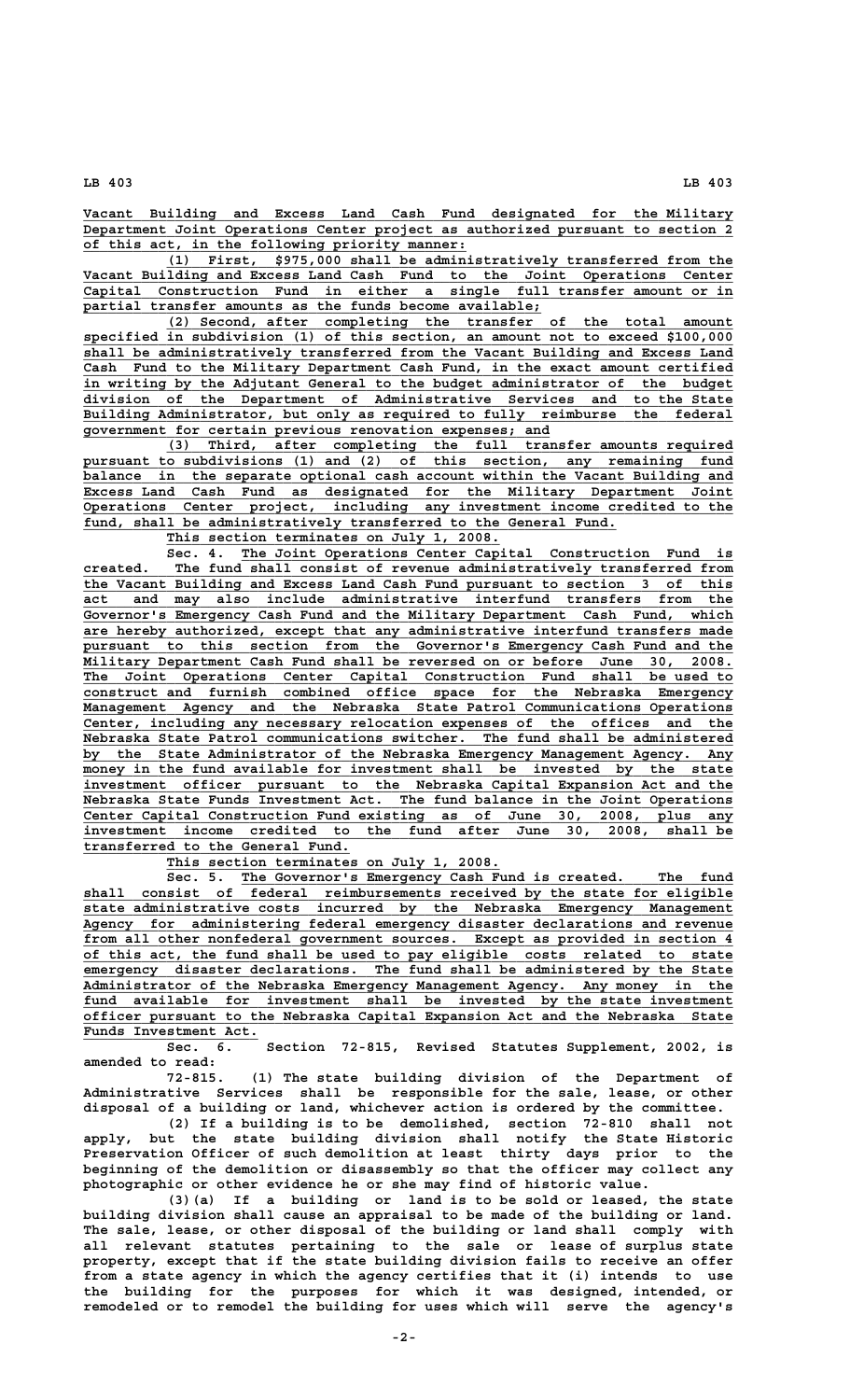**purposes or (ii) intends to use the land for the purposes for which it was acquired or received, the state building division shall then notify the Department of Economic Development that the building or land is available for sale or lease so that the department may refer to the state building division any potential buyers or lessees of which the department may be aware. The state building division may then sell or lease the building or land by such method as is to the best advantage of the State of Nebraska, including** auction, sealed bid, private sale, or public sale and, if necessary, by private sale, but in all situations only after notice of the property sale is  **\_\_\_\_\_\_\_\_\_\_\_\_\_\_\_\_\_\_\_\_\_\_\_\_\_\_\_\_\_\_\_\_\_\_\_\_\_\_\_\_\_\_\_\_\_\_\_\_\_\_\_\_\_\_\_\_\_\_\_\_\_\_\_\_\_\_\_\_\_\_\_\_\_\_\_\_\_\_ publicly advertised on at least two separate occasions in the newspaper with \_\_\_\_\_\_\_\_\_\_\_\_\_\_\_\_\_\_\_\_\_\_\_\_\_\_\_\_\_\_\_\_\_\_\_\_\_\_\_\_\_\_\_\_\_\_\_\_\_\_\_\_\_\_\_\_\_\_\_\_\_\_\_\_\_\_\_\_\_\_\_\_\_\_\_\_\_\_ the largest circulation in the county where the surplus property is located \_\_\_\_\_\_\_\_\_\_\_\_\_\_\_\_\_\_\_\_\_\_\_\_\_\_\_\_\_\_\_\_\_\_\_\_\_\_\_\_\_\_\_\_\_\_\_\_\_\_\_\_\_\_\_\_\_\_\_\_\_\_\_\_\_\_ and not less than thirty days prior to the sale of the property. The state building division may use the services of a real estate broker licensed under the Nebraska Real Estate License Act. Priority shall be given to other political subdivisions of state government, then to persons contracting with the state or political subdivisions of the state who will use the building or land for middle-income or low-income rental housing for at least fifteen years, and finally to referrals from the Department of Economic Development.**

**(b) All sales and leases shall be in the name of the State of Nebraska. The state building division may provide that a deed of sale include restrictions on the building or land to ensure that the use and appearance of the building or land remain compatible with any adjacent state-owned property.**

 **——— \_\_\_\_\_\_\_\_\_\_\_\_\_\_\_\_\_\_\_\_\_\_\_\_\_\_\_\_\_\_\_\_\_\_\_\_\_\_\_\_\_\_\_\_\_\_\_\_\_\_\_\_\_\_\_\_\_\_ (c) The Except as otherwise provided in subsection (4) of this** section, the proceeds of the sale or lease shall be deposited with remitted to the State Treasurer and eredited for credit to the Vacant Building and Excess **Land Cash Fund unless the state agency formerly responsible for the building or land certifies to the state building division that the building or land was** purchased in part or in total from cash<sub>1</sub> or federal<sub>1</sub> or revolving funds, in **which event, after the costs of selling or leasing the building or land are deducted from the proceeds of the sale or lease and such amount is credited to the fund, the remaining proceeds of the sale or lease shall be credited to the \_ —— \_\_\_\_\_\_\_\_\_\_\_\_\_\_\_\_\_\_\_\_\_\_ ——————— cash, or federal, or revolving fund account in the percentage used in originally purchasing the building or land.**

 **\_\_\_\_\_\_\_\_\_\_\_\_\_\_\_\_\_\_\_\_\_\_\_\_\_\_\_\_\_\_\_\_\_\_\_\_\_\_\_\_\_\_\_\_\_\_\_\_\_\_\_\_\_\_\_\_\_\_\_\_\_\_\_\_\_\_\_\_ (4) Any state-owned military property, including any armories \_\_\_\_\_\_\_\_\_\_\_\_\_\_\_\_\_\_\_\_\_\_\_\_\_\_\_\_\_\_\_\_\_\_\_\_\_\_\_\_\_\_\_\_\_\_\_\_\_\_\_\_\_\_\_\_\_\_\_\_\_\_\_\_\_\_\_\_\_\_\_\_\_\_\_\_\_\_ considered surplus property, shall be sold by such method as is to the best \_\_\_\_\_\_\_\_\_\_\_\_\_\_\_\_\_\_\_\_\_\_\_\_\_\_\_\_\_\_\_\_\_\_\_\_\_\_\_\_\_\_\_\_\_\_\_\_\_\_\_\_\_\_\_\_\_\_\_\_\_\_\_\_\_\_\_\_\_\_\_\_\_\_\_\_\_\_ advantage of the State of Nebraska, including auction, sealed bid, or public \_\_\_\_\_\_\_\_\_\_\_\_\_\_\_\_\_\_\_\_\_\_\_\_\_\_\_\_\_\_\_\_\_\_\_\_\_\_\_\_\_\_\_\_\_\_\_\_\_\_\_\_\_\_\_\_\_\_\_\_\_\_\_\_\_\_\_\_\_\_\_\_\_\_\_\_\_\_ sale, and if necessary, by private sale, but in all situations only after \_\_\_\_\_\_\_\_\_\_\_\_\_\_\_\_\_\_\_\_\_\_\_\_\_\_\_\_\_\_\_\_\_\_\_\_\_\_\_\_\_\_\_\_\_\_\_\_\_\_\_\_\_\_\_\_\_\_\_\_\_\_\_\_\_\_\_\_\_\_\_\_\_\_\_\_\_\_ notice of the property sale is publicly advertised on at least two separate** occasions in the newspaper with the largest circulation in the county where the surplus property is located and not less than thirty days prior to the sale of the property, and pursuant to section 72-816, all proceeds from the  **\_\_\_\_\_\_\_\_\_\_\_\_\_\_\_\_\_\_\_\_\_\_\_\_\_\_\_\_\_\_\_\_\_\_\_\_\_\_\_\_\_\_\_\_\_\_\_\_\_\_\_\_\_\_\_\_\_\_\_\_\_\_\_\_\_\_\_\_\_\_\_\_\_\_\_\_\_\_ sale of the property, less maintenance expenses pending the sale and selling \_\_\_\_\_\_\_\_\_\_\_\_\_\_\_\_\_\_\_\_\_\_\_\_\_\_\_\_\_\_\_\_\_\_\_\_\_\_\_\_\_\_\_\_\_\_\_\_\_\_\_\_\_\_\_\_\_\_\_\_\_\_\_\_\_\_\_\_\_\_\_\_\_\_\_\_\_\_ expenses, but including investment income on the sale proceeds of the \_\_\_\_\_\_\_\_\_\_\_\_\_\_\_\_\_\_\_\_\_\_\_\_\_\_\_\_\_\_\_\_\_\_\_\_\_\_\_\_\_\_\_\_\_\_\_\_\_\_\_\_\_\_\_\_\_\_\_\_\_\_\_\_\_\_\_\_\_\_\_\_\_\_\_\_\_\_ property, shall be promptly transferred from the Vacant Building and Excess \_\_\_\_\_\_\_\_\_\_\_\_\_\_\_\_\_\_\_\_\_\_\_\_\_\_\_\_\_\_\_\_\_\_\_\_\_\_\_\_\_\_\_\_\_\_\_\_\_\_\_\_\_\_\_\_\_\_\_\_\_\_\_\_\_\_\_\_\_\_\_ Land Cash Fund to the General Fund by the State Building Administrator.**

 **——— \_\_\_ (4) (5) The state building division shall be responsible for the maintenance of the building or land if maintenance is ordered by the committee and shall be responsible for maintenance of the building or land pending sale or lease of the building or land.**

**Sec. 7. Section 72-816, Revised Statutes Supplement, 2002, is amended to read:**

**72-816. (1) The Vacant Building and Excess Land Cash Fund is created. The fund shall consist of proceeds credited to the fund pursuant to \_\_\_\_\_\_\_\_\_\_\_\_\_\_\_\_\_\_\_\_\_\_\_\_\_ ——— \_\_\_\_\_\_\_\_\_\_\_\_\_\_\_\_\_\_\_\_\_\_\_\_\_\_\_\_\_\_ section 72-815 and section 2 of this act. The Except as provided in sections \_\_\_\_\_\_\_\_\_\_\_\_\_\_\_\_\_\_\_\_\_\_\_\_ 2 and 3 of this act, the fund shall be used to pay for the maintenance of vacant state buildings and excess state land and for expenses related to the disposal of state buildings and land referred to the Department of Administrative Services by the committee pursuant to sections 72-811 to 72-818. , except through July 14, 2003, funds shall only be used as provided \_ — —————— ——————— ———— ——— ————— ————— ————— ———— —— ———— —— ——————— in subsection (4) of this section. The fund shall be administered by the state building division of the Department of Administrative Services. Any money in the fund available for investment shall be invested by the state investment officer pursuant to the Nebraska Capital Expansion Act and the Nebraska State Funds Investment Act.**

**Funds may be transferred from the Vacant Building and Excess Land Cash Fund to the General Fund at the direction of the Legislature.**

**(2) If there are insufficient funds in the fund to enable the division to fully implement the orders of the committee issued pursuant to sections 72-811 to 72-818, the division shall implement them in the order which most efficiently meets the purposes of such sections.**

**(3) Funds appropriated to the Task Force for Building Renewal shall not be used to carry out any of the purposes of such sections (a) unless the**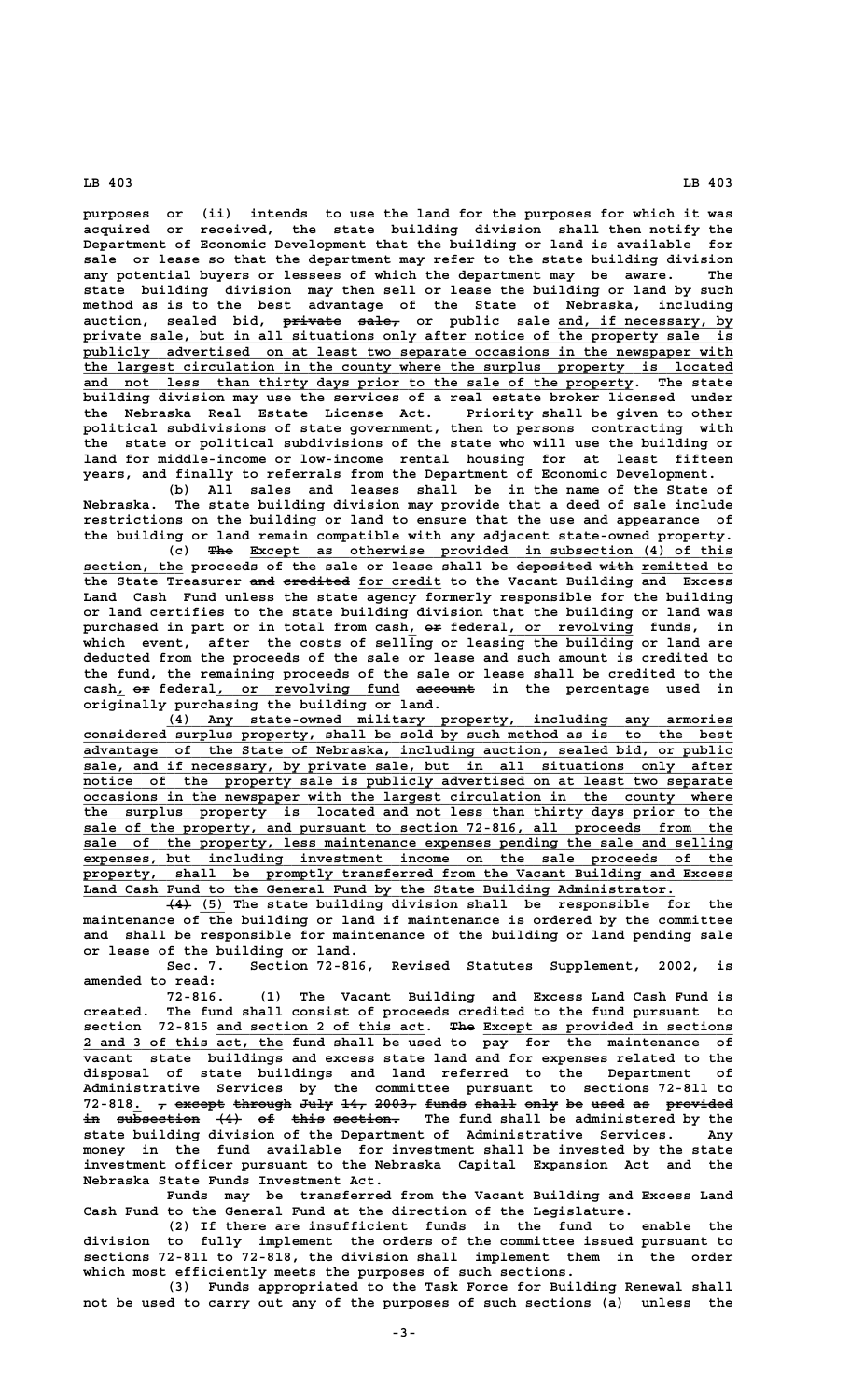**building would otherwise qualify for the use of such funds pursuant to the Deferred Building Renewal Act and (b) except for any expenses incurred by the administrator of the Task Force for Building Renewal in fulfilling his or her duties under such sections.**

**(4) Through July 14, 2003, the Vacant Building and Excess Land Cash ——— ——————— ———— ——— ————— ——— —————— ———————— ——— —————— ———— ————** F<del>und, subject to an available fund balance, shall only be used <del>in the</del></del>  $f$ ollowing priority order:

**(a) First, to address any immediate life safety concerns of vacant ——— —————— —— ——————— ——— ————————— ———— —————— ———————— —— ————— state buildings and excess state land, including the costs of daily ————— ————————— ——— —————— ————— ————— ————————— ——— ————— —— ————**  $m$ aintenance, but excluding any renovation costs;

 $+b$  Second, to complete any authorized transfers to the General Fund at the direction of the Legislature,

**(c) Third, to fully complete the maximum cumulative transfers as ——— —————— —— ————— ———————— ——— ——————— —————————— ————————— — authorized by Laws 1999, LB 873, section 2; —————————— —— ———— ————— —— ———— ——————— ——**

 $\{d\}$  Fourth, to complete the transfer amount as authorized by Laws **2000, LB 1216, section 4; ————— —— ————— ——————— ——**

 $\overline{e}$  Fifth, to complete the transfer amount as authorized by Laws **2000, LB 1216, section 5; and ————— —— ————— ——————— —— ———**

**(f) Sixth, after completing the purposes of subdivisions (b) through ——— —————— ————— —————————— ——— ———————— —— ———————————— ——— ———————**  $\left\{\text{e}\right\}$  of this subsection, utilize the fund consistent with existing provisions of law.

This subsection shall terminate on July 15, 2003.

**Sec. 8. Section 81-829.42, Reissue Revised Statutes of Nebraska, is amended to read:**

**81-829.42. (1) The Legislature recognizes that, while appropriations are adequate to meet the normal needs, the necessity exists for anticipating and making advance provision to care for the unusual and extraordinary burdens imposed on the state and its political subdivisions by disasters, emergencies, or civil defense emergencies. To meet such situations, it is the intention of the Legislature to confer emergency powers on the Governor, acting through the Adjutant General and the Nebraska Emergency Management Agency, and to vest him or her with adequate power and** authority within the limitation of available funds in appropriated to the Governor's Emergency Fund Program to meet any disaster, emergency, or civil  **defense emergency.**

(2) There is hereby established the Governor's Emergency Fund Program. <del>The fund</del> Funds appropriated to the program shall be expended, upon **direction of the Governor, for any state of emergency. The state of emergency proclamation shall set forth the emergency and shall state that it requires the expenditure of public funds to furnish immediate aid and relief. The**  $\overline{\text{Adjustant}}$  General shall administer the  $\text{funds}$  appropriated to the program. Any money in the fund available for investment shall be invested by the state investment officer pursuant to the Nebraska Capital Expansion Act and the **Nebraska State Funds Investment Act. ———————— ————— ————— —————————— ————**

**(3) It is the intent of the Legislature that the first recourse shall be to funds regularly appropriated to state and local agencies. If the Governor finds that the demands placed upon these funds are unreasonably** great, he or she may make funds available from the Governor's Emergency Fund  **\_\_\_\_\_\_\_ Program. Expenditures may be made upon the direction of the Governor for any or all emergency management functions or to meet the intent of the state emergency operations plans as outlined in section 81-829.41. Expenditures may also be made to state and federal agencies to meet the matching requirement of any applicable assistance programs.**

**(4) Assistance shall be provided from the funds appropriated to the \_\_\_\_\_\_\_\_\_\_\_\_\_\_\_\_\_\_\_\_\_\_\_\_\_ ———— \_\_\_\_\_\_\_ Governor's Emergency Fund Program to political subdivisions of this state which have suffered from a disaster, emergency, or civil defense emergency to such an extent as to impose a severe financial burden exceeding the ordinary capacity of the subdivision affected. Applications for aid under this section shall be made to the Nebraska Emergency Management Agency on such forms as shall be prescribed and furnished by the agency. The forms shall require the furnishing of sufficient information to determine eligibility for aid and the extent of the financial burden incurred. The agency may call upon other agencies of the state in evaluating such applications. The Adjutant General shall review each application for aid under this section and recommend its approval or disapproval, in whole or in part, to the Governor. If the Governor approves, he or she shall determine and certify to the Adjutant General the amount of aid to be furnished. The Adjutant General shall thereupon issue his or her voucher to the Director of Administrative Services who shall issue his or her warrants therefor to the applicant.**

**(5) When a state of emergency has been proclaimed by the Governor, the Adjutant General, upon order of the Governor, shall have authority to expend funds for purposes including, but not limited to:**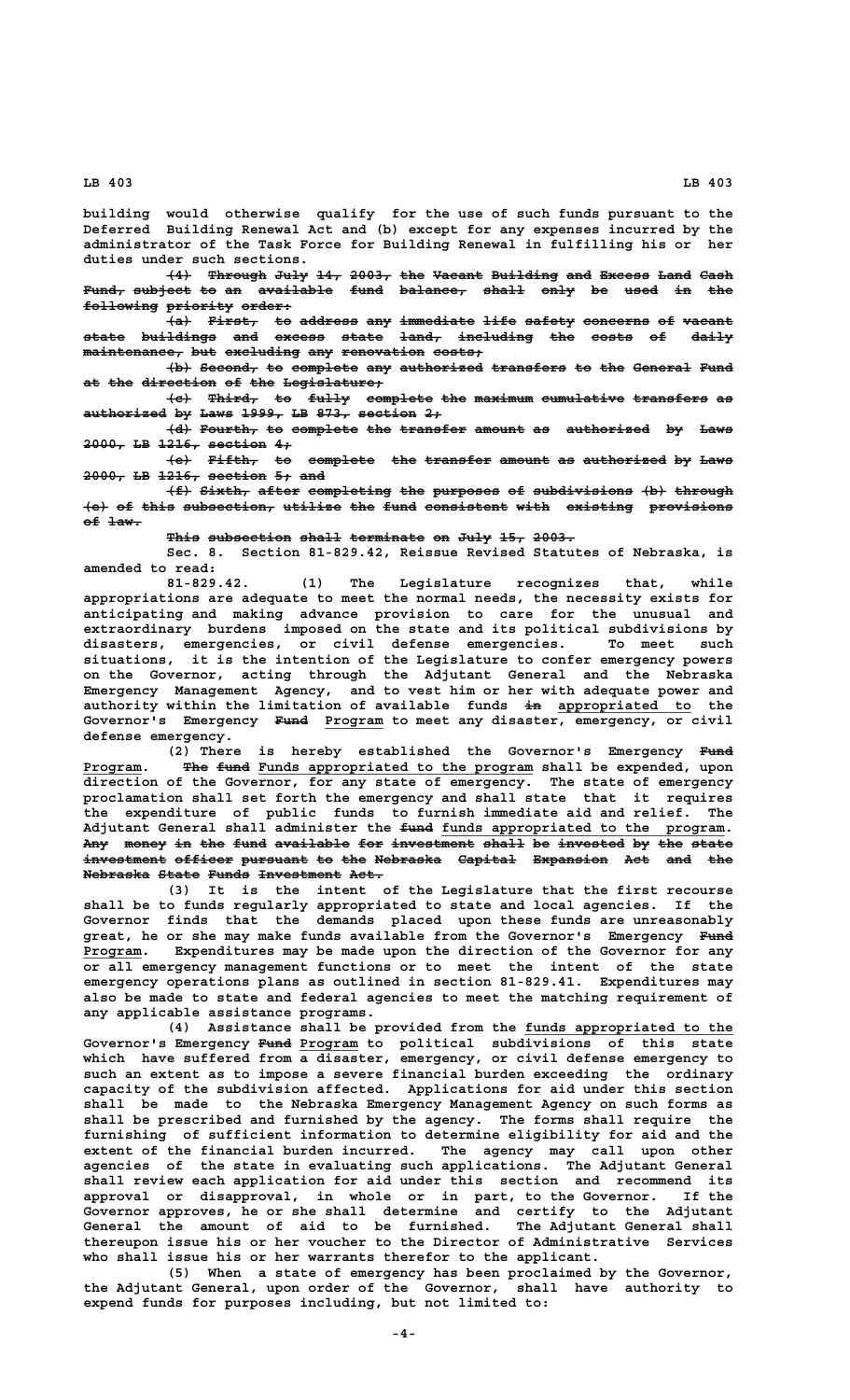**(a) The purposes of the Emergency Management Act, including emergency management functions and the responsibilities of the Governor as outlined in the act;**

**(b) Employing for the duration of the state of emergency additional personnel and contracting or otherwise procuring all necessary appliances, supplies, and equipment;**

**(c) Performing services for and furnishing materials and supplies to state government agencies and local governments with respect to performance of any duties enjoined by law upon such agencies and local governments which they are unable to perform because of extreme climatic phenomena and receiving reimbursement in whole or in part from such agencies and local governments able to pay therefor under such terms and conditions as may be agreed upon by the Adjutant General and any such agency or local government;**

**(d) Performing services for and furnishing materials to any individual in connection with alleviating hardship and distress growing out of extreme climatic phenomena and receiving reimbursement in whole or in part from such individual under such terms as may be agreed upon by the Adjutant General and such individual;**

**(e) Opening up, repairing, and restoring roads and highways;**

**(f) Repairing and restoring bridges;**

**(g) Furnishing transportation for supplies to alleviate suffering and distress;**

**(h) Restoring means of communication;**

**(i) Furnishing medical services and supplies to prevent the spread of disease and epidemics;**

**(j) Quelling riots and civil disturbances;**

**(k) Training individuals or governmental agencies for the purpose of perfecting the performance of emergency management duties as provided in the Nebraska emergency operations plans;**

**(l) Procurement and storage of special emergency supplies or equipment, determined by the Adjutant General to be required to provide rapid response by state government to assist local governments in impending or actual disasters, emergencies, or civil defense emergencies;**

**(m) Clearing or removing debris and wreckage which may threaten public health or safety from publicly owned or privately owned land or water; and**

**(n) Such other measures as are customarily necessary to furnish adequate relief in cases of disaster, emergency, or civil defense emergency.**

**(6) If aerial fire suppression is immediately required, the Adjutant General may make expenditures of up to ten thousand dollars per event without a state of emergency proclamation issued by the Governor.**

**(7) The Governor may receive such voluntary contributions as may be** made from any nonfederal source to aid in carrying out the purposes of this section and shall credit the same to the Governor's Emergency Cash Fund.

**(8) All obligations and expenses incurred by the Governor in the exercise of the powers and duties vested in the Governor by this section shall** be paid by the State Treasurer out of available funds in appropriated to the  **———— \_\_\_\_\_\_\_ Governor's Emergency Fund Program, and the Director of Administrative Services shall draw his or her warrants upon the State Treasurer for the payment of such sum, or so much thereof as may be required, upon receipt by him or her of proper vouchers duly approved by the Adjutant General.**

**(9) This section shall be liberally construed in order to accomplish the purposes of the Emergency Management Act and to permit the Governor to adequately cope with any disaster, emergency, or civil defense emergency which may arise, and the powers vested in the Governor by this section shall be construed as being in addition to all other powers presently vested in him or her and not in derogation of any existing powers.**

**(10) Such funds as may be made available by the government of the United States for the purpose of alleviating distress from disasters, emergencies, and civil defense emergencies may be accepted by the State ——— \_\_\_\_\_\_\_\_\_\_\_\_\_\_\_\_\_\_\_\_\_\_\_ Treasurer and shall be credited to the a separate and distinct fund unless otherwise specifically provided in the act of Congress making such funds** available or as otherwise allowed and provided by state law.

**Sec. 9. Section 81-829.58, Reissue Revised Statutes of Nebraska, is amended to read:**

**81-829.58. Whenever the federal government or any agency or officer thereof offers to the state or, through the state, to any political subdivision thereof services, equipment, supplies, materials, or funds by way of gift, grant, or loan for purposes of disaster response and emergency management, the state, acting through the Governor, or such political subdivision, acting with the consent of the Governor and through its principal executive officer or governing body, may accept such offer. Upon such**

 **LB 403 LB 403**